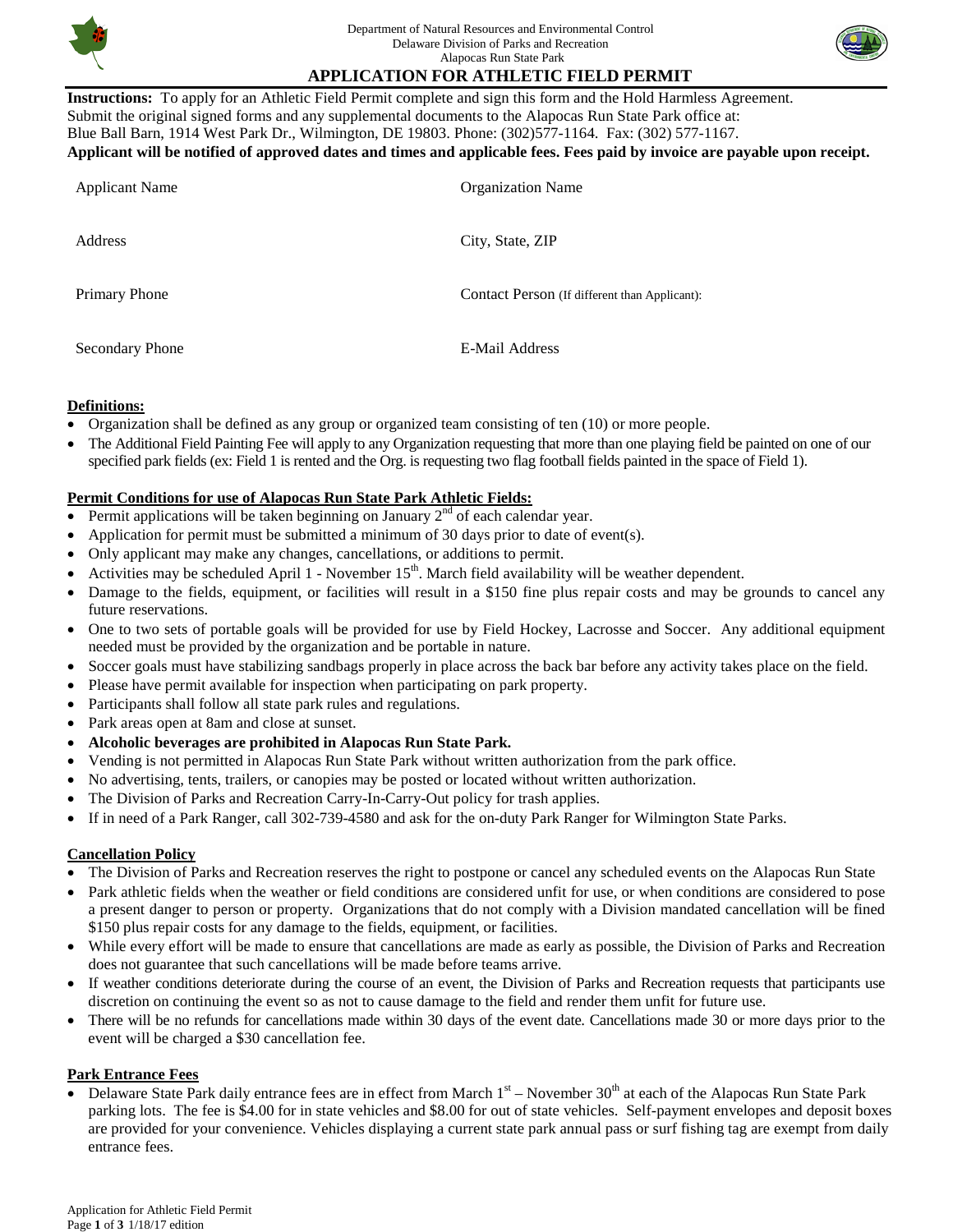- No person shall use or gain admittance to, or attempt to use or gain admittance to, any area or facilities for which a rate, fee or charge is made by the Division of Parks and Recreation unless the rate, fee or charge is paid. Failure to pay rate, fees or charges will result in fines.
- Team participants are encouraged to purchase a Delaware State Park annual pass. Annual pass stickers allow your vehicle and its occupants to enter most state parks without paying the daily entrance fee.
- Annual passes are available for purchase at state park offices, including the Blue Ball Barn, and on-line at [www.destateparks.com.](http://www.destateparks.com/)

**Rates**

| 2-Hour Time Period        | \$30 - Adult Groups (14 and over)    |
|---------------------------|--------------------------------------|
| <b>2-Hour Time Period</b> | \$15 -Youth Groups (13 and under)    |
|                           | \$15 – Additional Field Painting Fee |

## **Tournaments require an additional Special Use Permit that will include additional staff and facility fees. Contact the Park Office for more information.**

- Exceeding end times will result in charges for an additional 2 hour reservation at the discretion of the Division.
- Please list all dates separately using the designated codes.
- See attached permit conditions for additional information.
- Specific start time requests may be made but times may be adjusted according to field demands.

FIELDS: 1 and 2 (2025 East Park Dr); Field 3 & Pavilion (4360 Weldin Rd) Wilmington, DE 19803

| CODES:                   | $G = Game/Match$ | $R/D =$ Rain date |                               | $P = Practice$              |                           |             |             |
|--------------------------|------------------|-------------------|-------------------------------|-----------------------------|---------------------------|-------------|-------------|
| DATE:                    | Sport/Activity   | <b>FIELD(S)</b>   | <b>ARRIVAL</b><br><b>TIME</b> | <b>START</b><br><b>TIME</b> | <b>END</b><br><b>TIME</b> | Day of week | <b>CODE</b> |
|                          |                  |                   |                               |                             |                           |             |             |
|                          |                  |                   |                               |                             |                           |             |             |
|                          |                  |                   |                               |                             |                           |             |             |
|                          |                  |                   |                               |                             |                           |             |             |
|                          |                  |                   |                               |                             |                           |             |             |
|                          |                  |                   |                               |                             |                           |             |             |
|                          |                  |                   |                               |                             |                           |             |             |
|                          |                  |                   |                               |                             |                           |             |             |
|                          |                  |                   |                               |                             |                           |             |             |
|                          |                  |                   |                               |                             |                           |             |             |
|                          |                  |                   |                               |                             |                           |             |             |
|                          |                  |                   |                               |                             |                           |             |             |
|                          |                  |                   |                               |                             |                           |             |             |
|                          |                  |                   |                               |                             |                           |             |             |
|                          |                  |                   |                               |                             |                           |             |             |
|                          |                  |                   |                               |                             |                           |             |             |
| <b>Special Requests:</b> |                  |                   |                               |                             |                           |             |             |